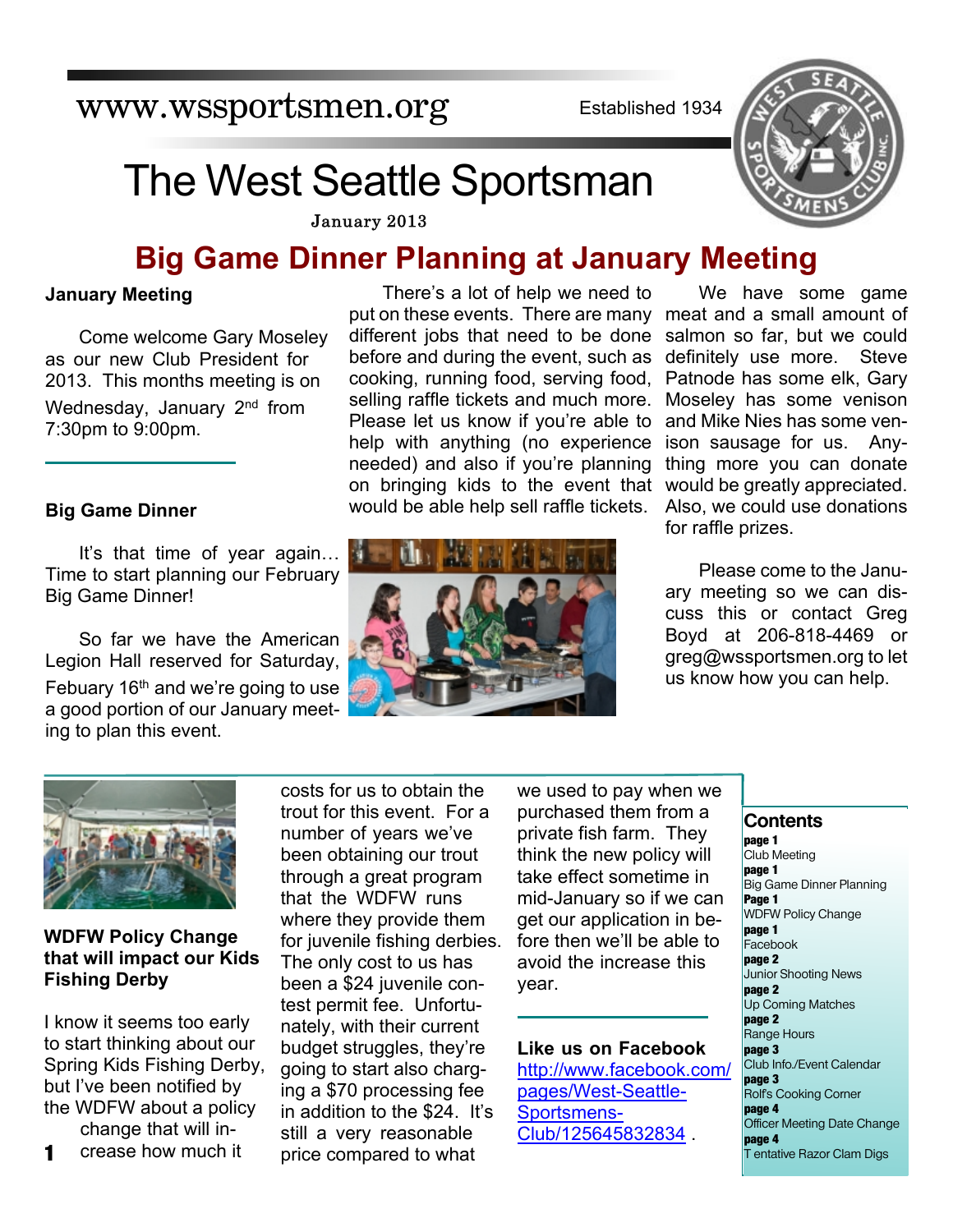# **Junior Shooting News**

 The new junior season has begun, and the Totems are ready to continue their dominance of the state smallbore and air rifle venues.

The National Junior Olympic Championship (NJOC) Qualifiers for both Air Rifle and Smallbore were shot this month. The NJOC is hosted at the Olympic Training Center in Colorado Springs each spring. The Junior Olympic Air Rifle Championship (JOARC) was shot in Olympia at the beginner of December. A few changes to locations for the Junior Olympic Rifle Championships (JORC) were made this year and West Seattle now hosts and coordinates the event going forward.

At the JOARC, the Totem's top team, The Thunderbirds, won the team event. The team of Lauren Phillips, Emma Carey & Corinne Blair shot a combined score of 1123 out of a possible 1200 points, to win the event. They beat their nearest competitor by 6 points to capture the State Team title. Lauren shot a 382/400 to capture the Women's Gold medal. Corinne shot a 375/400 to capture the Women's Bronze medal. Emma Carey finished just short of the medals shooting a 366/400 to help the

Totems capture the state title. Lauren and Corinne now wait to see if they qualified for the NJOC in Air Rifle.

The largest Air Rifle contingent ever sent by WSSC saw 14 Totems shoot Air Rifle in this match. Other totems to participate in this match. Casey Iwamoto shot a 357/400. Katelynn Brown shot a 350/400, followed closely by Sumner Ames, who shot a 359/400. Molly Johnson shot a 329/400 to round out the girl's scores. The boys who participated were led by Matt Zoba, who shot a 560/600 to finish 3rd in B Class. Nick Young shot a personal best of 531/600. Owen Yeasting shot a 527/600 and Jack Ellis shot a 511/600 to round out the top finishers for the boys. Our newest shooters were Will Zike, who shot a 456/600 to finish 2nd in E Class, Vic Yeasting shot 437/600 and Case Foster shot a 371/600.

The Totems repeated their top performance at the JORC. The 4 person Totems team consisted of Lauren, Emma, Corinne and Owen. The Totems shot a 2210/2400 to stake their claim on the State title. The team scores represents the best team score in the last few years. Emma captured the Women's Silver medal with a 560/600, and Corinne Blair took home the Women's Bronze medal with a 558/600. Lauren took home the High Junior award with her score of 555/600. Casey Iwamoto shot a 550/600, a personal best, to win A Class, and Jack Ellis, a Subjunior, shot a 528. Lauren, Emma, Corinne, Casey and Jack also wait to see if they qualified for the NJOC for Smallbore.

The Totems did very well overall. Owen Yeasting shot a 537/600 to finish 5th in Expert Class. Katelynn Brown shot a 536, a personal best, to finish 5th in A Class. Matt Zoba shot a 528/600, Sumner Ames shot a 515/600 which was a personal best score. Nick Young shot a 487, which shows his continued improvement in the sport. Molly Johnson, a new totem, shot a 491 to finish 2nd in B Class. Vic Yeasting shot a 469/600 to finish 2nd in D Class, Will Zike shot a 444/600 to finish 4th in D Class. We had three of out youngest shooter in the Prone Class. Luke Ellis shot a 212 to finish 2nd. Trevor Howerton shot a 208 to finish 3rd, and Ben Ellis shot a 196 to finish 5th.

The Totems are next in action on January 5th in Puyallup at the Icicle match and later in the month at the State Air Rifle Championships in Olympia.†

# **Up coming Small bore & Air Matches**

| <b>Dates</b> | <b>Place</b>   | <b>Match Name</b>                   | <b>Point of Contact</b> |
|--------------|----------------|-------------------------------------|-------------------------|
| Jan 12       | <b>Seattle</b> | WSSC Air and Standard Pistol        | Rob Cozens              |
| March 10     | <b>Seattle</b> | <b>WSSC Air and Standard Pistol</b> | Rob Cozens              |
| April 13     | Seattle        | <b>WSSC Air and Standard Pistol</b> | Rob Cozens              |
| Nov 9        | Seattle        | WSSC Air and Standard Pistol        | Rob Cozens              |
| Dec 14       | <b>Seattle</b> | WSSC Air and Standard Pistol        | Rob Cozens              |

January 2013

# **Range Hours and Activity**

Monday - Small Bore - 6:00 PM, Tuesday - Rifle League, - 6:00 PM Wednesday - Juniors - Contact Joe Matter joe@vashonjrc.com for Junior information and shooting times. Cost: Adult members \$2.00, non- members \$4.00, Juniors \$2.00.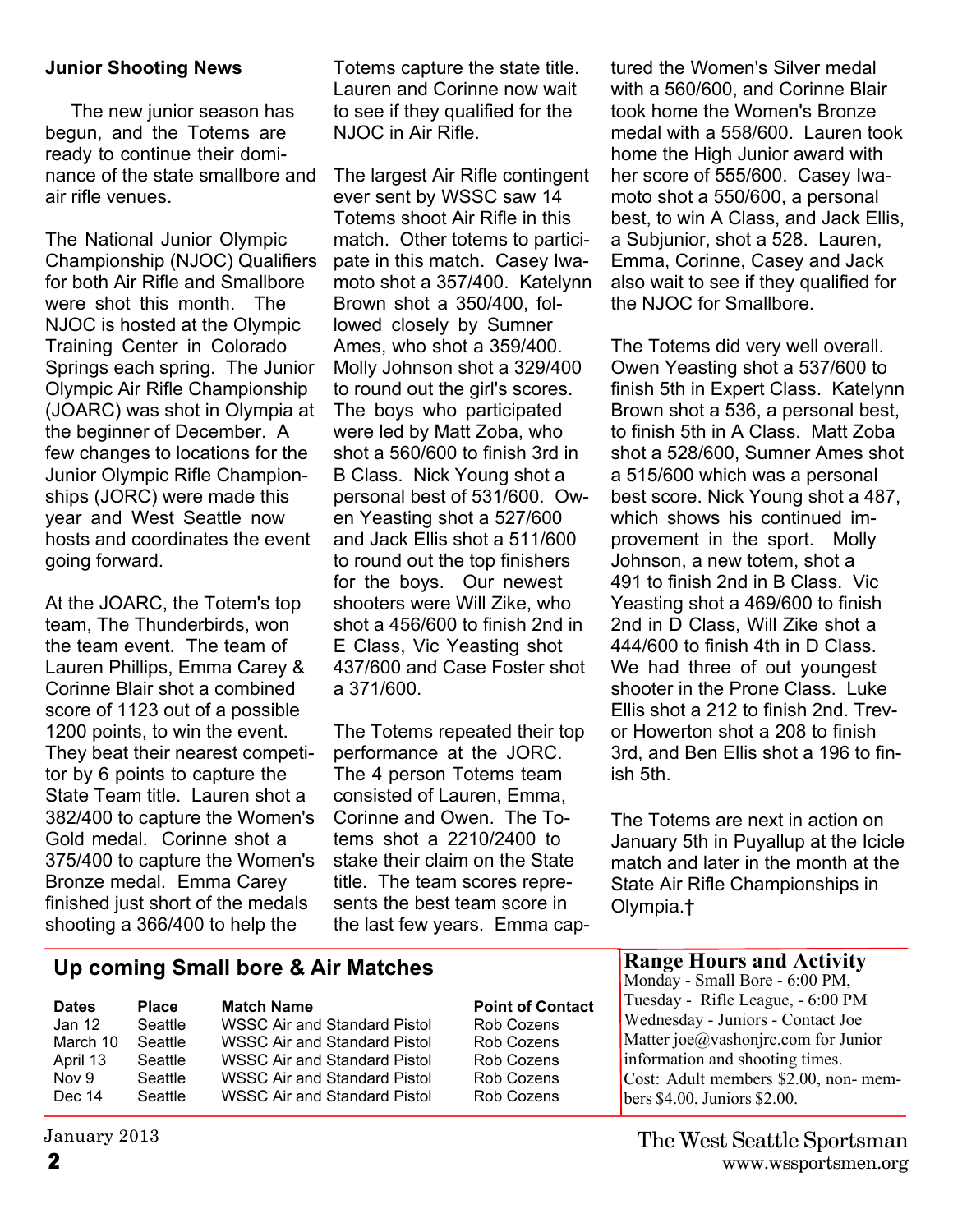# **The West Seattle Sportsmen's Club Sponsors of the Roger Dahl Rifle Training Range**

President – Gary Moseley **Eric Iwamoto** Eric Iwamoto Frank Novito Vice Pres. – Rick Robbins Richard George Roz & Jerry Mascio Secretary – Greg Boyd 206-818-4469 Tom Kocir Treasurer – Cam Robison

# **OFFICERS TRUSTEES LIFE TIME MEMBERS**

Contact us at: info@wssportsmen.org

# Rolf's Cooking Corner

# **Carolina Style Low Carb Barbecue Sauce**

### **Ingredients**

### **Directions**

1 cup prepared yellow mustard 1/2 cup granular no-calorie sucralose sweetener (e.g., Splenda ®) 3/4 cup cider vinegar 2 tablespoons chili powder 1 teaspoon ground black pepper 1 teaspoon ground white pepper 1/4 teaspoon cayenne pepper 1/2 teaspoon soy sauce 2 tablespoons butter

1 tablespoon liquid smoke flavoring



# **E v e n t s C a l e n d a r**

|                                                                                                                                                                        | Jan 2nd - Club Meeting,<br><b>Big Game</b><br>Dinner Planning                                                                            |
|------------------------------------------------------------------------------------------------------------------------------------------------------------------------|------------------------------------------------------------------------------------------------------------------------------------------|
| <b>Directions</b>                                                                                                                                                      | Jan 23rd - Board Meeting<br>Feb 16th - Big Game                                                                                          |
| 1. In a saucepan over medium heat, stir togeth-<br>er the mustard, sweetener, cider vinegar, chili                                                                     | Dinner<br>Feb 20th - Board Meeting                                                                                                       |
| powder, black pepper, white pepper, and cay-<br>enne pepper. Simmer for 30 minutes.                                                                                    | If you have any ideas for<br>programs to have at the                                                                                     |
| 2. Stir in the soy sauce, butter, and liquid<br>smoke; simmer for 10 more minutes. Cool com-<br>pletely, and refrigerate overnight to blend fla-<br>vors before using. | club meetings or any good<br>outing ideas let one of the<br>Officers or Trustees know.<br>You may contact us at:<br>info@wssportsmen.org |
| Makes 1 $\frac{1}{2}$ cups                                                                                                                                             |                                                                                                                                          |
|                                                                                                                                                                        |                                                                                                                                          |

| <b>New</b>                  | <b>MEMBERSHIP APPLICATION</b>                                                                                                                                                                                                                                                                                  |                                                      | Renewal                 |
|-----------------------------|----------------------------------------------------------------------------------------------------------------------------------------------------------------------------------------------------------------------------------------------------------------------------------------------------------------|------------------------------------------------------|-------------------------|
|                             | <b>WEST SEATTLE SPORTSMEN'S CLUB</b>                                                                                                                                                                                                                                                                           |                                                      |                         |
|                             |                                                                                                                                                                                                                                                                                                                | Date                                                 |                         |
| payment of one year's dues. | propagation and conservation of game birds, game animals, and fish in the State of Washington, do hereby apply<br>for membership in the WEST SEATTLE SPORTSMEN'S CLUB and tender herewith the sum of \$                                                                                                        | of ____________, Washington, being interested in the | $\overline{\mathbf{m}}$ |
|                             | "I solemnly swear that I will abide by the Constitution and By-Laws of the West Seattle Sportsmen's Club and<br>help in its up-building and I will not willfully disobey the Game Laws wherever I fish or hunt. I will always be<br>a true sportsman both in the field and to my brother members at all times. |                                                      |                         |
|                             |                                                                                                                                                                                                                                                                                                                |                                                      |                         |

| Signed                        |       | If you would like to<br>receive the Club<br>newsletter by email<br>check here. |                          |
|-------------------------------|-------|--------------------------------------------------------------------------------|--------------------------|
| <b>Street Address</b>         |       |                                                                                |                          |
|                               | Zip   |                                                                                |                          |
| Phone                         | Email |                                                                                |                          |
| Recommended by <b>Example</b> |       |                                                                                |                          |
| (New Only)                    |       |                                                                                |                          |
|                               |       |                                                                                | $I_{\text{annow}}$ $901$ |